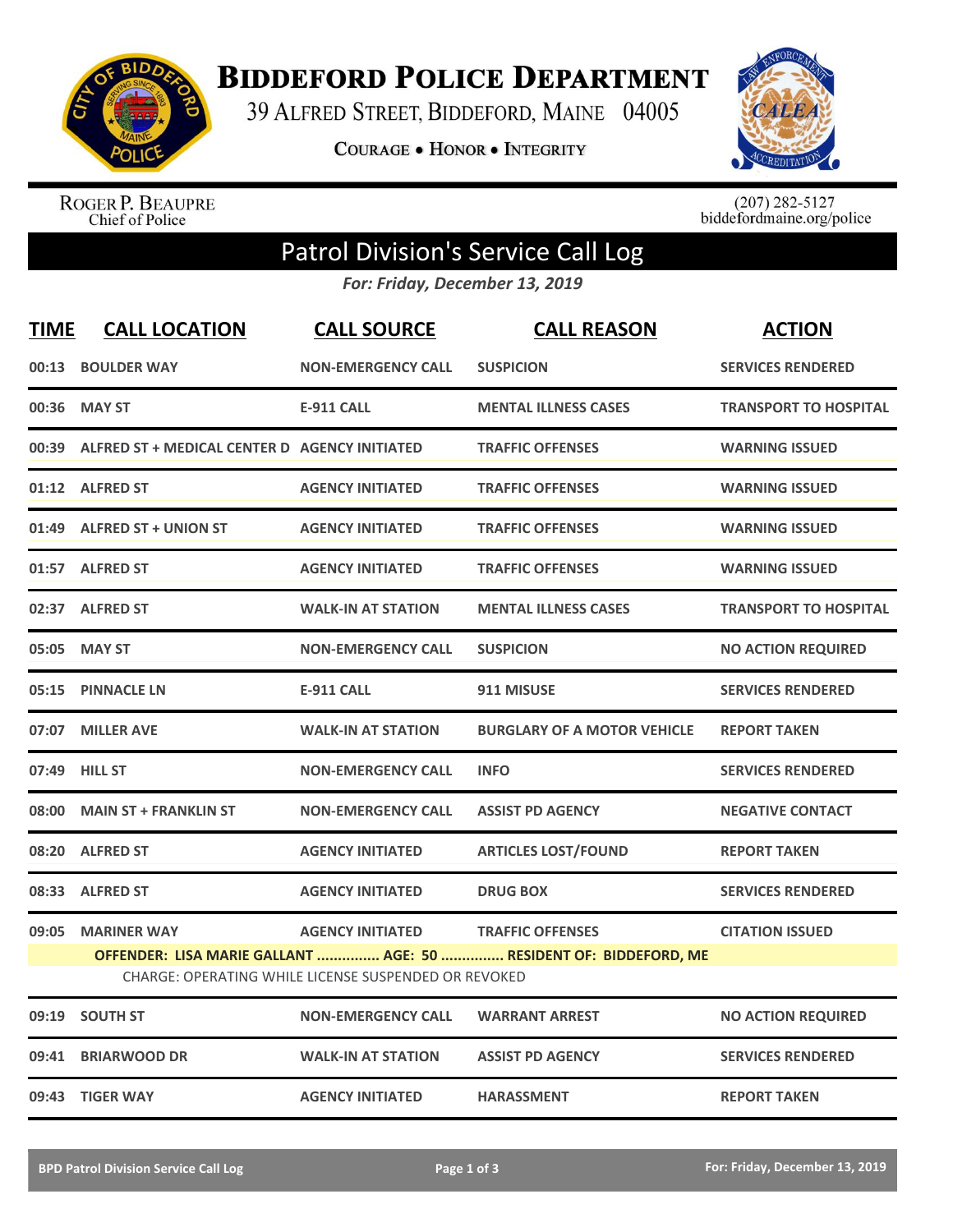| <b>TIME</b> | <b>CALL LOCATION</b>                              | <b>CALL SOURCE</b>        | <b>CALL REASON</b>                             | <b>ACTION</b>                |
|-------------|---------------------------------------------------|---------------------------|------------------------------------------------|------------------------------|
|             | 09:44 ALFRED ST                                   | <b>WALK-IN AT STATION</b> | <b>PAPERWORK</b>                               | <b>SERVICES RENDERED</b>     |
|             | 10:00 JEFFERSON ST + ADAMS ST                     | <b>E-911 CALL</b>         | 911 MISUSE                                     | <b>NO ACTION REQUIRED</b>    |
|             | 10:37 HIGH ST                                     | <b>NON-EMERGENCY CALL</b> | <b>SUSPICION</b>                               | <b>SERVICES RENDERED</b>     |
|             | 10:57 ELM ST                                      | <b>NON-EMERGENCY CALL</b> | <b>HARASSMENT</b>                              | <b>SERVICES RENDERED</b>     |
|             | 11:27 ALFRED ST                                   | <b>NON-EMERGENCY CALL</b> | <b>COURT ORDERED CHECK IN</b>                  | <b>SERVICES RENDERED</b>     |
|             | 11:48 BOULDER WAY                                 | <b>E-911 CALL</b>         | 911 MISUSE                                     | <b>SERVICES RENDERED</b>     |
| 12:14       | <b>GRAHAM ST</b>                                  | <b>NON-EMERGENCY CALL</b> | <b>ASSIST PD AGENCY</b>                        | <b>SERVICES RENDERED</b>     |
|             | 12:49 SPRUCE ST + ELM ST                          | <b>NON-EMERGENCY CALL</b> | <b>TRAFFIC SIGNAL</b>                          | <b>UNFOUNDED</b>             |
|             | 12:57 MORIN ST                                    | <b>NON-EMERGENCY CALL</b> | <b>THEFT</b>                                   | <b>REPORT TAKEN</b>          |
|             | 13:04 POOL ST + CHRISTOPHERS WHA AGENCY INITIATED |                           | <b>TRAFFIC OFFENSES</b>                        | <b>WARNING ISSUED</b>        |
|             | 13:05 ALFRED ST + MYRTLE ST                       | <b>AGENCY INITIATED</b>   | <b>TRAFFIC OFFENSES</b>                        | <b>WARNING ISSUED</b>        |
|             | 13:07 ALFRED ST                                   | <b>WALK-IN AT STATION</b> | <b>COURT ORDERED CHECK IN</b>                  | <b>SERVICES RENDERED</b>     |
|             | 13:12 SOUTH ST                                    | <b>AGENCY INITIATED</b>   | <b>TRAFFIC OFFENSES</b>                        | <b>VSAC ISSUED</b>           |
| 13:28       | <b>MAINE TPKE</b>                                 | <b>E-911 CALL</b>         | 911 MISUSE                                     | <b>REFERRED OTHER AGENCY</b> |
|             | 13:40 MAINE TPKE                                  | <b>E-911 CALL</b>         | 911 MISUSE                                     | <b>SERVICES RENDERED</b>     |
|             | 13:46 PRECOURT ST + MOUNTAIN RD                   | <b>NON-EMERGENCY CALL</b> | <b>RECOVERED STOLEN PROPERTY</b>               | <b>REPORT TAKEN</b>          |
|             | 13:46 MAINE TPKE                                  | <b>E-911 CALL</b>         | 911 MISUSE                                     | <b>REFERRED OTHER AGENCY</b> |
|             | 13:52 MARINER WAY                                 | <b>NON-EMERGENCY CALL</b> | <b>ARTICLES LOST/FOUND</b>                     | <b>SERVICES RENDERED</b>     |
|             | 14:17 ELM ST                                      | <b>NON-EMERGENCY CALL</b> | <b>MENTAL ILLNESS CASES</b>                    | <b>TRANSPORT TO CRISIS</b>   |
|             | 14:20 GRAHAM ST                                   | <b>NON-EMERGENCY CALL</b> | <b>ASSIST PD AGENCY</b>                        | <b>SERVICES RENDERED</b>     |
|             | 14:23 BARRA RD                                    | <b>NON-EMERGENCY CALL</b> | ATTEMPTED/THREATENED SUICIDE SERVICES RENDERED |                              |
|             | 14:35 ELM ST                                      | <b>NON-EMERGENCY CALL</b> | <b>PAPERWORK</b>                               | <b>SERVICES RENDERED</b>     |
|             | 14:40 PINEWOOD CIR                                | <b>E-911 CALL</b>         | <b>SUSPICION</b>                               | <b>SERVICES RENDERED</b>     |
|             | 15:10 POOL ST + HILLS BEACH RD                    | <b>AGENCY INITIATED</b>   | <b>TRAFFIC OFFENSES</b>                        | <b>WARNING ISSUED</b>        |
|             | 15:18 ELM ST                                      | <b>E-911 CALL</b>         | 911 MISUSE                                     | <b>NEGATIVE CONTACT</b>      |
|             | 15:56 SIMARD AVE                                  | <b>NON-EMERGENCY CALL</b> | <b>SUSPICION</b>                               | <b>SERVICES RENDERED</b>     |